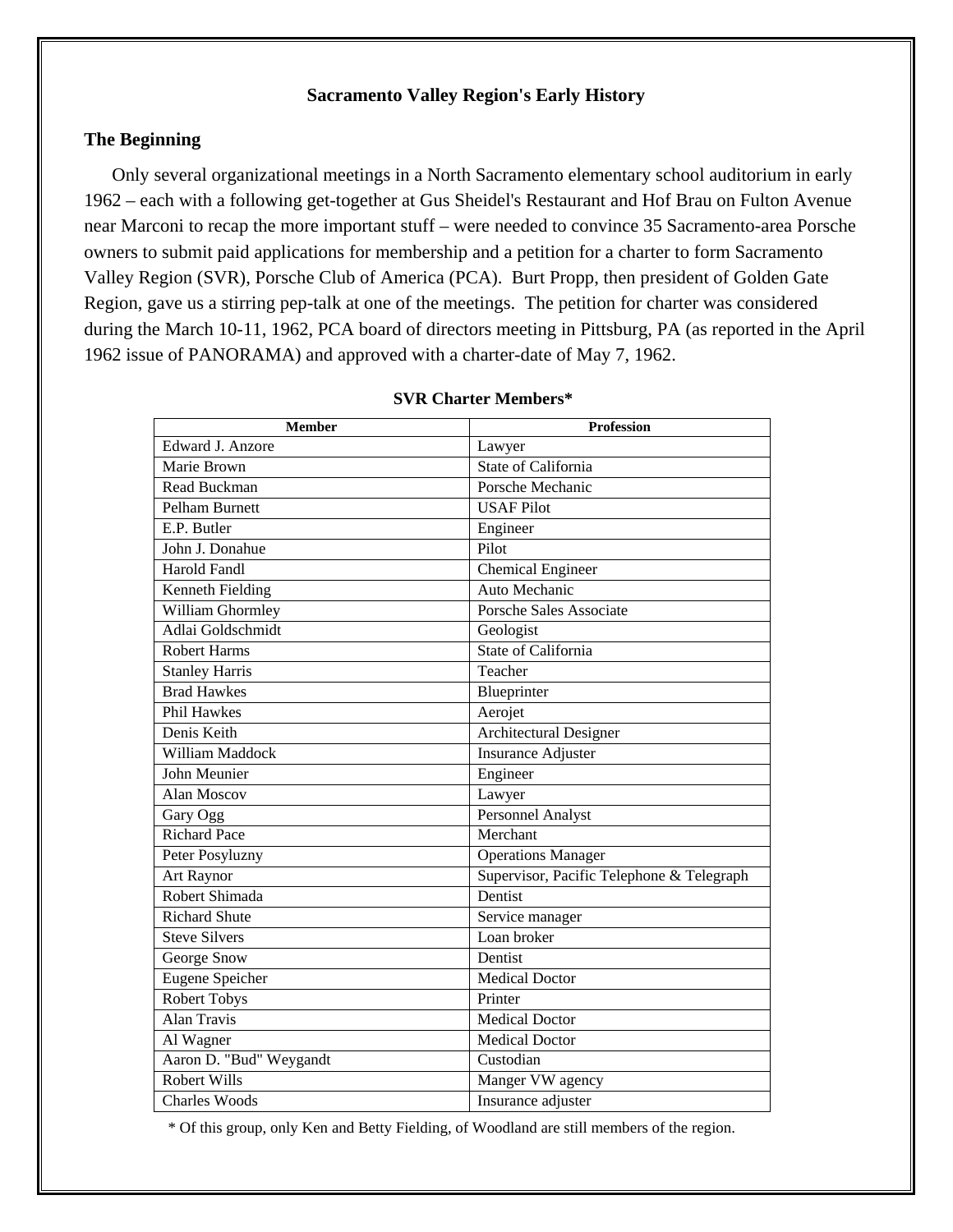Other "old" SVR members include Oran and Grace Crumley who joined PCA in October 1958 and were charter members of Fresno (now Sequoia) Region, and Larry and Pat Wilson who joined PCA in June 1961 while living in France.

## **Local Management**

Once the charter was approved, the next order of business for the new region was to elect officers. Elected for the 1962 term were Al Wagner, M.D., President; Bill Woods, Vice President; and Steve Silvers, Secretary-Treasurer. The region's newsletter wasn't created until April 1964. It was called THE PORSCHE DRIFTER (later, the name was shortened to THE DRIFTER), with Peter Posyluzny as the first editor. Pat Wilson was editor the next year. President Wagner drove a green 356A Super Cabriolet with a body by Beutler of Switzerland. A Beutler-Porsche cabriolet was a rare car then (the Count of Wurttemberg had one), even more rare, now. At some point in the early days, John Meunier created the club's logo which included a rendition of his red 356A Speedster. It had the license plate, "OLDSHOE."

### **Early Activities**

The region's first official activity was (surprise, surprise) a **wine tour** to the D'Agostini Winery near Plymouth. In fact, for a number of years, the region specialized in wine and champagne tours. In May, 1962, SVR conducted its first **autocross** at the old Franklin Airport, the surface of which gave new meaning to the term, abrasive. In November SVR inaugurated its annual **Champagne Tour** to the famed Napa valley. In March 1963, John Meunier staged a photo **rally** through the Sierra foothills, and in May local hot shoes lost more rubber at the Franklin Airport. In March 1964, SVR tried a serious **Time & Distance rally** when Dick and Nadine Shute staged "The Puzzler." Novices Ed and Lorna Nightingale took top honors. In May 1964 the region conducted a successful **driver's school** open to all PCA members at Cotati Raceway. Top SCCA licensed Porsche racers were on hand to serve as instructors including Don Wester (Monterey Bay Region), and Emil Pardee, Wyn Robertson, Paul Ochsner, and Oran Crumley, all of Sacramento Valley Region.

The big event for 1962 was the 7th Porsche Parade, June 28 - July 2, 1962, hosted in Monterey by the Golden Gate Region. 305 cars were registered. Porsche 356 models swept all events! Several top finishing cars in the concours had white-wall tires, tuck-and-roll upholstery in the engine compartment, and chromed engine sheetmetal. Ten SVR entrants to the Parade, listed by car number, were #22 Oran K. Crumley, Jr. & Grace; #77 Alfred W. Wagner, M.D. & Ruth; #131 Larry K. Wilson & Pat; #165 Bud D. Weygandt & Cleo; #196 John E. Meunier & Margot; #220 William G. Ghormley & Mary Jo; #236 Eugene Speicher, M.D. & Connie; #237 Gary Donald Ogg; #250 Art Raynor; and #254 Harold L. "Hal" Fandl. (Note: this list may be incomplete as one sheet of the mimeographed entrant listing was lost.) The Parade featured a "Driver's School" at Salinas Airport with passing only on the straights. Right! Three individual trip-to-the-factory door prizes were won by Ray Scroggins (Golden Gate Region), Forest Young (San Joaquin, now Sequoia Region), and Larry Wilson (Sacramento Valley Region). Larry also won a factory Super 90 compensating spring with small torsion bars for the rear.

### **The Times**

Sacramento Valley Region was the  $52<sup>nd</sup>$  region chartered in PCA, and the  $5<sup>th</sup>$  in Zone 7 following: Sequoia Region (as Fresno Region) in October 1958, Yosemite Region (as Central Valley Region) December 5, 1959, Golden Gate Region April 30, 1960, and Monterey Bay Region March 10, 1961. The April 1962 PANORAMA reported PCA membership stood at 2,093 with 50 regions, down from 2,980 members the year before. According to the PCA annual financial statement published in the May 1962 PANORAMA for the period January 1, 1961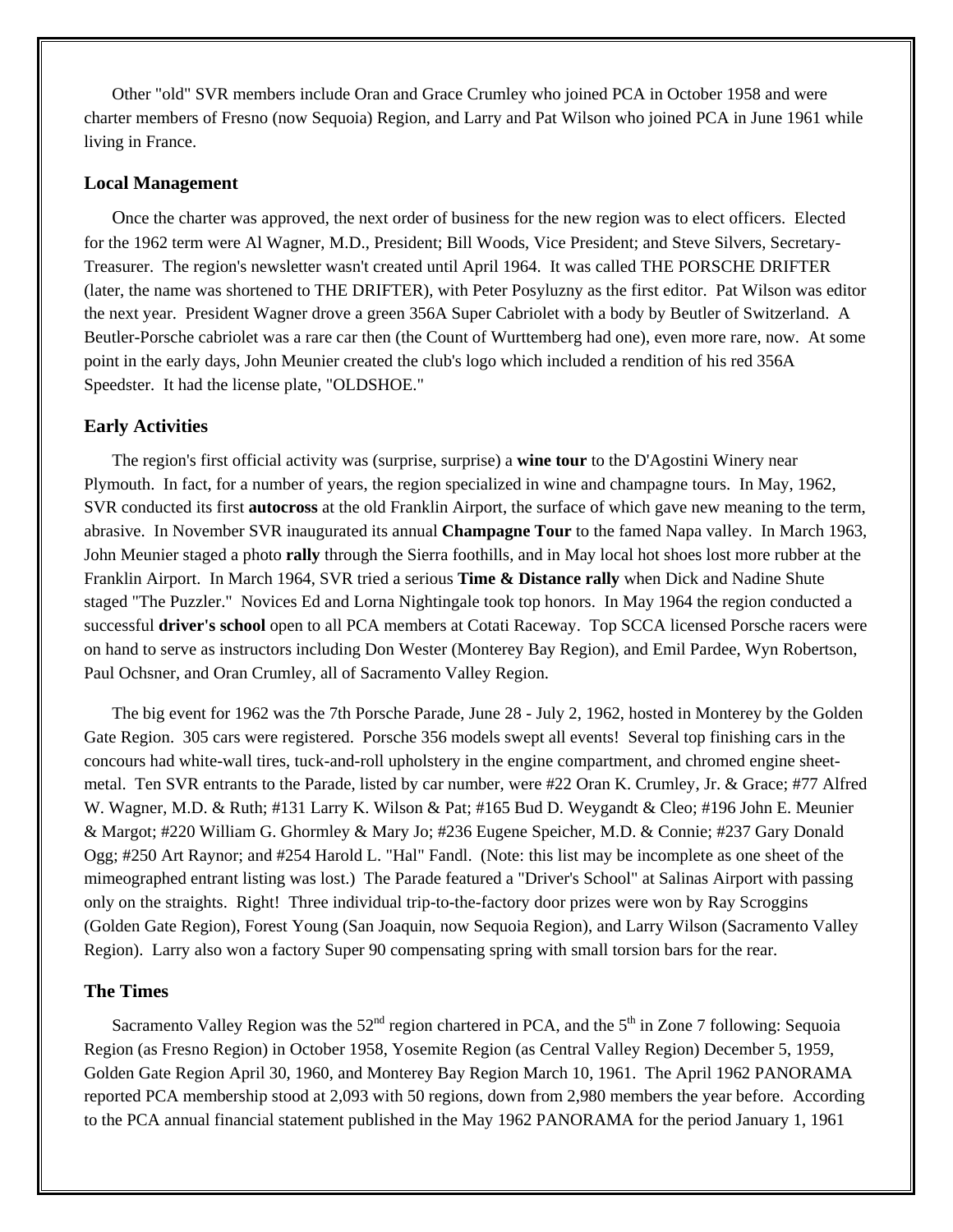through December 31, 1961, gross income was \$24,201.34; total expense was \$22,436.37; and net income for the year was \$1,764.97. The year-end balance was \$8,103.78. Annual PCA member dues were \$15.00. The PANORAMA was a 24-page publication, counting the inside and outside covers.

On April 3, 1962 the 50,000<sup>th</sup> Porsche was produced (a 1962 Champagne Yellow, 356B Super Cabriolet). In 1960, the Porsche factory produced 7,598 cars, 8,141 in 1961, and 9,000 were projected for 1962. Employment at the factory in 1962 was 1,260 workers. When Pat and I took our 1961 356B to the factory for the first warranty service, they were making 35 cars per day.

The MART section of the April 1962 issue of PANORAMA had these choice items: 1959 1600N coupe, 25,000 miles, \$2,300; 1957 Carrera engine, 3,000 miles since new, \$1,200; 550 RS Spyder engine, overhauled and tuned, \$2,000; and 1956 550 RS Spyder, zero time on engine rebuild, \$3,000.

### **Some Other Highlights**

In 1971, SVR was named *PCA's Region of the Year* (based on 1970 performance) at the Sun Valley Porsche Parade and the 1970 SVR President, John Isaak, was present to accept the Porsche Memorial Trophy from PCA President, Charlie Kuell.

The CRAB Weekend, March 4 & 5, 1972, was intended, according to Joyce Crow, 1972 DRIFTER editor, as a one-off "occasion to celebrate SVR's tenth anniversary with one of the biggest events in the region's history." Nothing more, nothing less. In her DRIFTER column, Joyce went on to say, "One day last November, Rich Farlinger and Jim Karver went to a road race in Monterey, where they were lucky enough to meet Alan Johnson. Not being the kind to overlook opportunities, they asked Alan if he'd consider coming to SVR and being our guest speaker at a dinner meeting. Alan said yes without hesitation, so Rich and Jim went to work on it. Gary Evans of GGR planted the seed when he suggested an autocross, and rising to the occasion, as usual, Phillip "Goose" Marks not only consented to let us use El Macero Restaurant for our crab feed, but threw in one of his mindbending rallyes as well. From there on in, everything snowballed, and the next thing we knew, CRAB WEEKEND."

At some point between November 1971 and the event date, Ray Johansen signed-on as the third co-chair, and the three-some put on an unbelievable event, with 105 cars registered representing most regions in Zone 7. Yes, it absolutely did snowball. So, in 1973 it became an annual event and Zone 7 PCAers were ready to come to CRAB 2 to the delight of co-chairs Bob Becker and Larry Wilson. April 2006 saw CRAB 32, co-chaired by Kim<sup>2</sup> (Kim Kinder and Kim Nelson). And, the beat goes on.

#### **Porsche Dealer History**

The history of Porsche dealers in Sacramento is a little hazy – in those days no one was taking notes. So here's the results of my detective work. Bob Clancy, the original owner of my 1955 356 Speedster, bought the car new from Oxford Motors, 1501 "I" Street, Sacramento (behind the Memorial Auditorium) which was owned and operated by Sammy Weiss. He was the local Porsche dealer in 1955; perhaps the first in Sacramento. Oxford Motors also was the dealer for most British cars. Sammy was a big-time successful racer, and on the west coast did most of his events initially in a Porsche 550 RS Spyder and then a Porsche RSK Spyder.

At about the same time, in 1954, 19 year-old George Grinzewitsch, Sr. arrived in Sacramento fresh from Germany, with no inkling that he would someday own one of Sacramento's most successful automotive ventures, the Von Housen Automotive Group. Despite the fact that he spoke little English and knew little about cars,